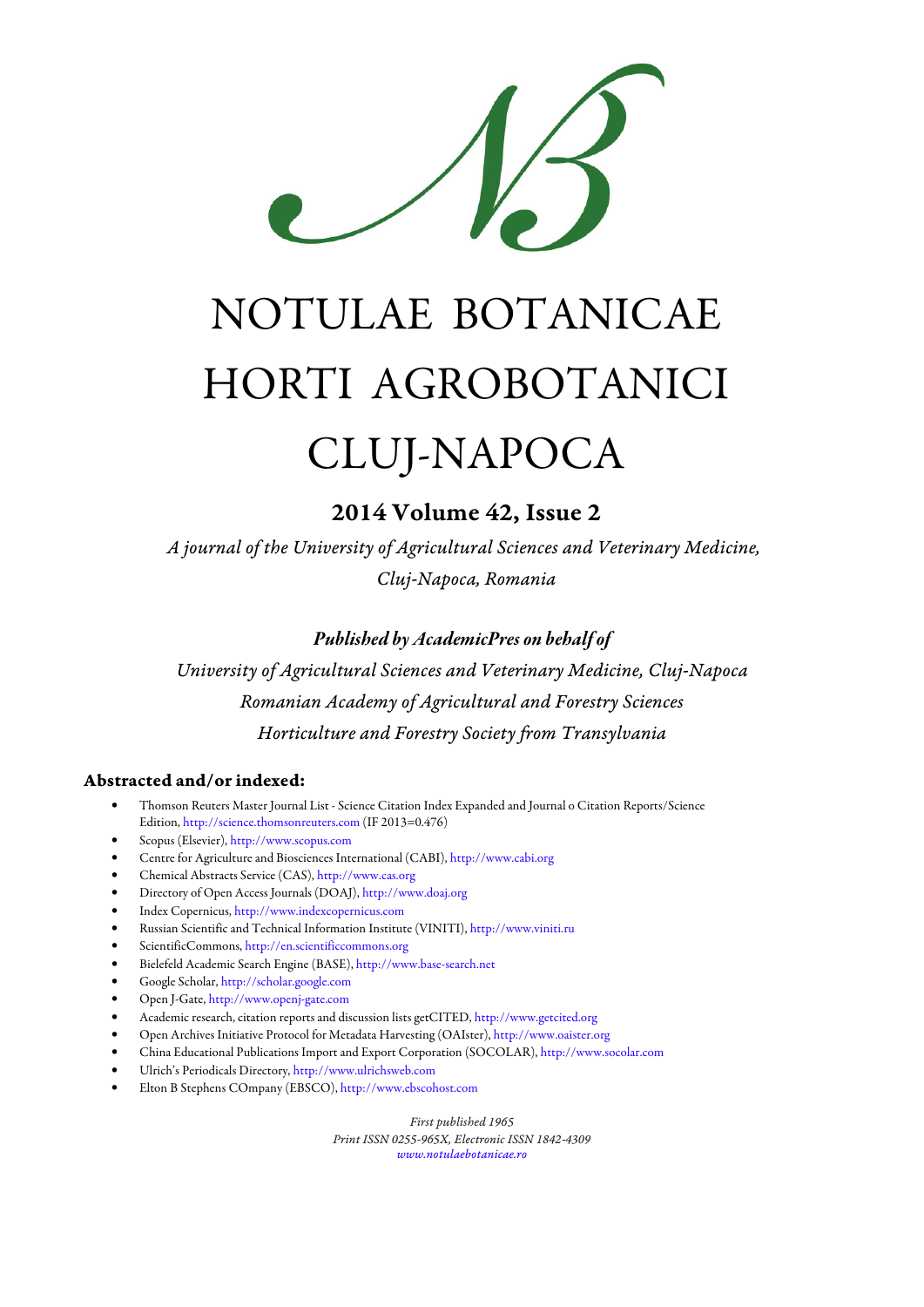Editorial office Notulae Botanicae Horti Agrobotanici Cluj-Napoca © AcademicPres University of Agricultural Sciences and Veterinary Medicine 3-5 Mănăştur, 400372 Cluj-Napoca, Romania Phone: +40 264-596 384 ext. 176 Fax +40 364-819 343 E-mail: rsestras@notulae.ro

#### Editorial Committee

| Editor-in-Chief:          | Radu E. SESTRAŞ     | rsestras@notulae.ro          |
|---------------------------|---------------------|------------------------------|
| Advisory Editors:         | Doru PAMFIL         | dpamfil@usamvcluj.ro         |
|                           | Liviu Al. MĂRGHITAȘ | lmarghitas@usamvcluj.ro      |
|                           | Viorel MITRE        | mitre.viorel@usamvcluj.ro    |
| <b>Executive Editors:</b> | Cătălina DAN        | editor5@notulae.ro           |
|                           | Orsolya BORSOI      | editor2@notulae.ro           |
|                           | Valentin SINGUREANU | editor3@notulae.ro           |
| Associate Editors:        | Sorana BOLBOACĂ     | sbolboaca@umfcluj.ro         |
|                           | Monica BOSCAIU      | mobosnea@eaf.upv.es          |
|                           | Lorentz JÄNTSCHI    | lori@academicdirect.org      |
|                           | Felicia LOGHIN      | floghin@umfcluj.ro           |
|                           | Lucica MIHALTE      | lmihalte@notulae.ro          |
|                           | Leon Sorin MUNTEAN  | lmuntean@usamvcluj.ro        |
|                           | Ioan NEGRUȚIU       | ioan.negrutiu@ens-lyon.fr    |
|                           | Ioana POP           | popioana@usamvcluj.ro        |
|                           | Melinda PUSKÁS      | puskasmelinda@yahoo.com      |
|                           | Ioan ROTAR          | irotar@usamvcluj.ro          |
|                           | Adriana F. SESTRAŞ  | adriana.sestras@usamvcluj.ro |
|                           | Doina STANA         | doinastana2007@yahoo.com     |
| Linguistic editors:       | Mihaela RUSU        | miky1000ro@yahoo.com         |
|                           | Rodica Silvia STAN  | ro7si@yahoo.com              |
| Technical support:        | Adriana D. BACIU    | ady.baciu@yahoo.com          |
|                           | Raluca CICEVAN      | ralucacicevan@yahoo.com      |
|                           | Bianca COSTIN       | biancaa_costin@yahoo.com     |
|                           | Dorottya DOMOKOS    | ddomokos@usamvcluj.ro        |
|                           | Mihail KANTOR       | catrisu@yahoo.com            |
|                           | Sorin T. SCHIOP     | sorinschiop@yahoo.com        |
|                           | Eliza Flavia LUCA   | lucaflaviaeliza@yahoo.com    |
|                           | Alina M. VÎLCAN     | alina_vilcan@yahoo.com       |

#### Notice

#### To be cited Not Bot Horti Agrobo

The Editorial Board of Not Bot Horti Agrobo is not responsible for statements and opinions published; they represent the views of the authors or persons to whom they are credited. Publication of research information does not constitute a recommendation or endorsement of products involved.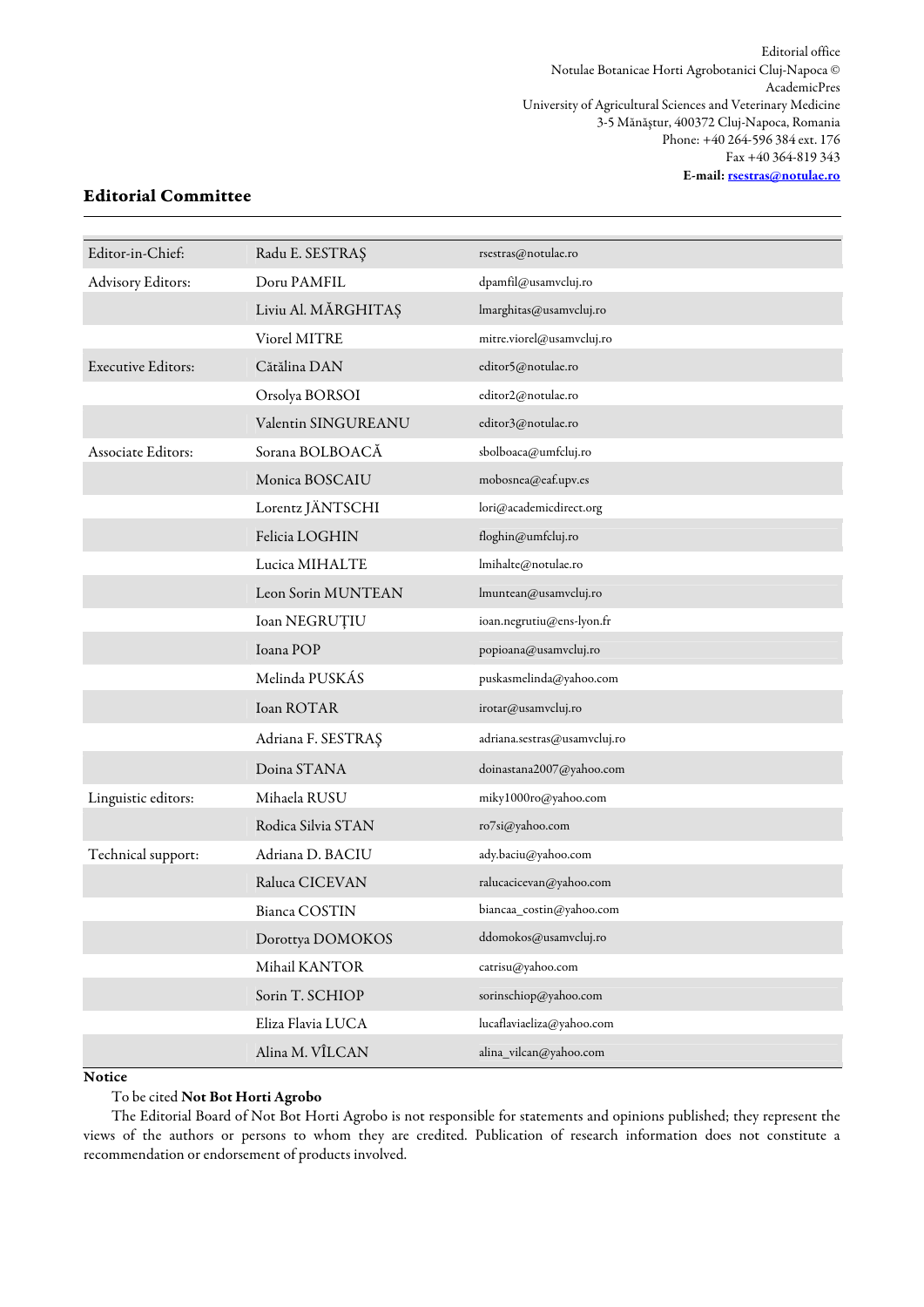#### Editorial Board

| Name                       | Address                                                                            | <b>Field of Competence</b>      |
|----------------------------|------------------------------------------------------------------------------------|---------------------------------|
| <b>Ioan VASILE ABRUDAN</b> | Transilvania University, 1 Sirul Beethoven, 500123 Brasov, Romania;                | Forestry, biodiversity, ecology |
|                            | abrudan@unitbv.ro                                                                  |                                 |
| Douglas D. ARCHBOLD        | University of Kentucky, Lexington, KY 40546-0091, USA; darchbol@uky.edu            | Fruits and vegetables,          |
|                            |                                                                                    | postharvest storage             |
|                            |                                                                                    |                                 |
| Valerian BALAN             | State Agrarian University of Moldova, 44 Mircești 2049 Chișinău, Rep. Moldova;     | Fruit crops, pomology           |
|                            | v.balan@uasm.moldnet.md                                                            |                                 |
| Dimitrios BILALIS          | Agricultural University of Athens, Department of Crop Science, Iera Odos 75,       | Organic agriculture             |
|                            | 11855 Athens, Greece; bilalisdimitrios@yahoo.gr                                    |                                 |
| Maria Y. BOROVINOVA        | Institute of Agriculture, Kyustendil, 2500, Bulgaria; iz_kn@infotel.bg             | Environment-plant protection,   |
|                            |                                                                                    | pomiculture                     |
| Anca Dana BUZOIANU         | "Iuliu Hatieganu" University of Medicine and Pharmacy Cluj-Napoca, 8 Victor        | Pharmacology and toxicology     |
|                            | Babes, Cluj-Napoca, Romania; abuzoianu@umfcluj.ro                                  |                                 |
| Gheorghe CIMPOIES          | State Agrarian University of Moldova, 44 Mircești St., 2049 Chișinău, Rep.         | Horticulture, fruit crops,      |
|                            | Moldova; cimpoies@uasm.md                                                          | pomology                        |
| Kamal CHOWDHURY            | Claflin University, Orangeburg, SC, USA, United States; kchowdhury@claflin.edu     | Biotechnology, molecular        |
|                            |                                                                                    | genetics                        |
| Lucian A. CURTU            | Transilvania University, 1 Sirul Beethoven St., 500123 Brasov, Romania;            | Forestry, genetics, population  |
|                            | lucian.curtu@unitbv.ro                                                             | and evolutionary                |
| Francisco FUENTES          | Ernest Mario School of Pharmacy Rutgers, The State University of New Jersey,       | Molecular genetics,             |
|                            | USA; francisco.fuentes@rutgers.edu                                                 | epigenetics                     |
| Dan GAFTA                  | "Babeş-Bolyai" University, Faculty of Biology,                                     | Biodiversity, ecology,          |
|                            | 44 Gh. Bilascu, Romania; dgafta@bioge.ubbcluj.ro                                   | conservation                    |
| Marek GAJEWSKI             | Warsaw Agricultural University, 166 Nowoursynowska, 02-787 Warsaw, Poland;         | Vegetables and medicinal plants |
|                            | marek_gajewski@sggw.pl                                                             |                                 |
| Ioan HAŞ                   | Agricultural Research Station, 27 Agriculturii, 3350 Turda, Romania;               | Cereals-breeding, physiology,   |
|                            | ioanhas@yahoo.com                                                                  | quality                         |
| David HENSLEY              | University of Arkansas, Fayetteville, AR 72701, USA; dhensley@uark.edu             | Ornamental plants,              |
|                            |                                                                                    | arboriculture                   |
| Imre HOLB                  | Univ. Agricultural Sciences of Debrecen, 138 Böszörményi, 4032 Debrecen,           | Environment-plant protection    |
|                            | Hungary; holb@helios.date.hu                                                       |                                 |
| Maurizio LAMBARDI          | cnr, nrc, ivalsa, Polo Scientifico, 10 via Madonna del Piano 10, 50019 Sesto       | Plant biotechnology, tissue     |
|                            | Fiorentino, Firenze, Italy                                                         | culture, in vitro conservation  |
| Amarendra NARAYAN MISRA    | Fakir Mohan University, Vyasa Vihar, Balasore-756019, India;                       | Bioinformatics, tissue cultures |
|                            | misraan@yahoo.co.uk                                                                |                                 |
| Ioan NEGRUȚIU              | Ecole Normale Supérieure, RDP-UMR 9938 CNRS, INRA, ENS, 69364 Lyon,                | Biotechnology-in vitro culture  |
|                            | France; ioan.negrutiu@ens-lyon.fr                                                  |                                 |
| Doru PAMFIL                | University of Agricultural Sciences and Veterinary Medicine Cluj-Napoca, 3-5       | Biotechnology-in vitro culture  |
|                            | Mănăștur, 400372 Cluj-Napoca, Romania; dpamfil@usamvcluj.ro                        |                                 |
| Jaime PROHENS              | Instituto de Conservación y Mejora de la Agrodiversidad Valenciana, Spain,         | Plant breeding, statistics      |
|                            | jprohens@btc.upv.es                                                                |                                 |
| Chen QIN                   | School of Life Science, Shanghai Univ., 99 Shangda R., Baoshan District, Shanghai, | Plant physiology, biotechnology |
|                            | 200436, China; chenqincc@yahoo.com.cn                                              |                                 |
| Albert REIF                | Faculty of Forestry and Environmental Sciences, Univ. Freiburg, Tennenbacher 4,    | Forestry, vegetation sciences,  |
|                            | D-79085, Freiburg, Germany; albert.reif@waldbau.uni-freiburg.de                    | biodiversity                    |
| Klaus SCHALLER             | Research Center Geisenheim, P.O. Box 1158, D-65358 Geisenheim, Germany;            | Ecology, viticulture            |
|                            | k.schaller@fa-gm.de                                                                |                                 |
| Radu E. SESTRAŞ            | University of Agricultural Sciences and Veterinary Medicine Cluj-Napoca, 3-5       | Horticultural-plant breeding,   |
|                            | Mănăștur, 400372 Cluj-Napoca, Romania; rsestras@usamvcluj.ro                       | biostatistics                   |
| Carmen SOCACIU             | University of Agricultural Sciences and Veterinary Medicine Cluj-Napoca, 3-5       | Chemistry-plant and food        |
|                            | Mănăștur, 400372 Cluj-Napoca, Romania; csocaciu@usamvcluj.ro                       | quality                         |
| Silvia STRĂJERU            | Genetic Resources Bank of Suceava, 17 Bd. 1 Decembrie 1918, 5800 Suceava,          | Bioconservation, genetic        |
|                            | Romania; genebank@suceava.astral.ro                                                | resources                       |
| Oscar VICENTE              | BMCP Universidad Politécnica de Valencia, Camino de Vera s/n. 46022 Valencia,      | Biochemistry, molecular biology |
|                            | Spain; ovicente@ibmcp.upv.es                                                       |                                 |
| Zhang WEIGUANG             | College of Food Science, Southwest Agricultural University, 216 Tianshengqiao,     | Food-fermentation, wine-        |
|                            | Beibei District, Chongqing, 400716, China; zwguang@hotmail.com                     | making                          |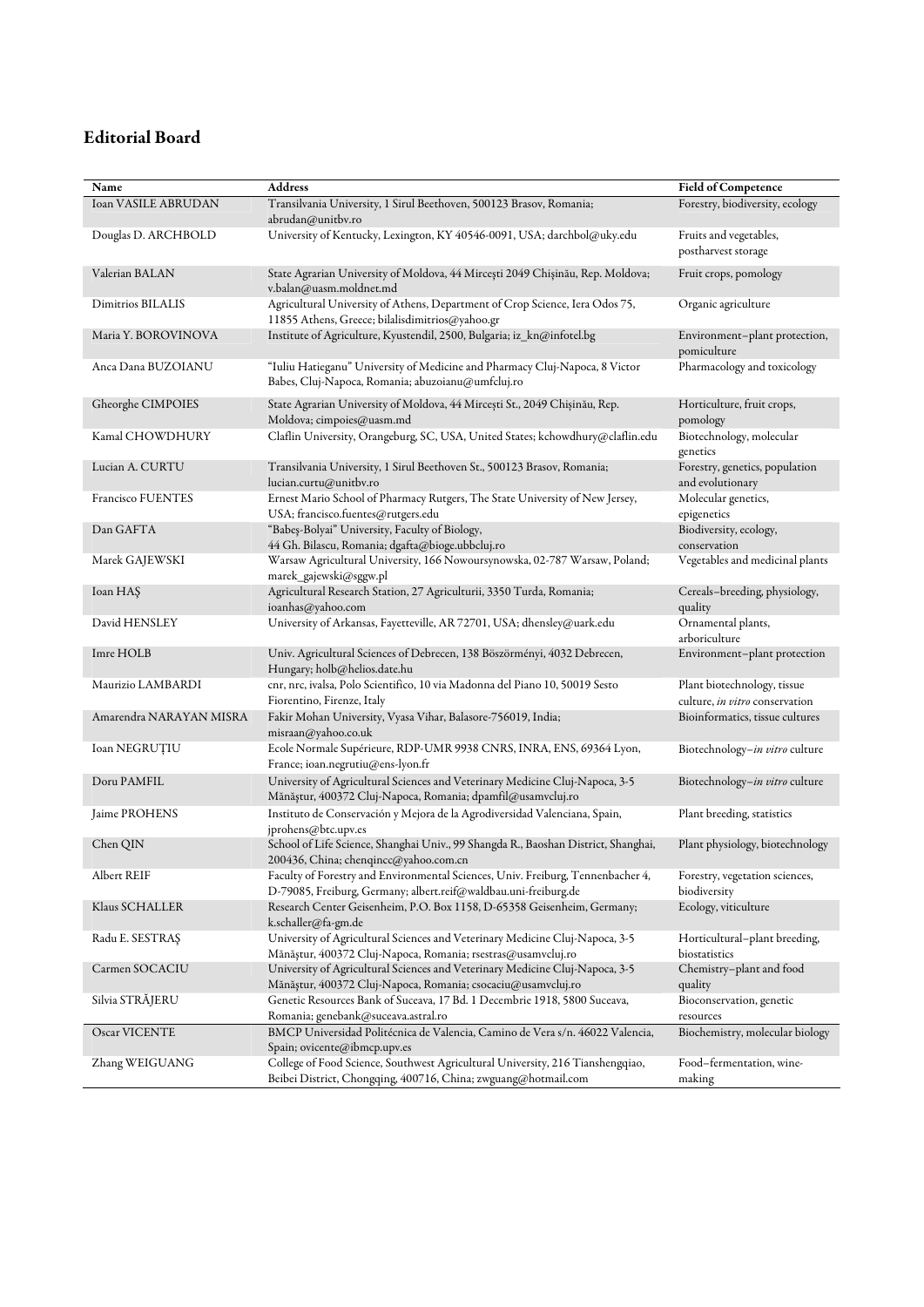#### Aims and scope

Notulae Botanicae Horti Agrobotanici Cluj-Napoca is a peer-reviewed biannual journal aimed at disseminating significant research and original papers on plant breeding, genetics, diversity and development of new methodologies that can be of interest to a wide audience of plant scientists in all areas of plant biology, agriculture, horticulture, and forestry. The journal encourages authors to frame their research questions and discuss their results in terms of the major questions of plant biology and agriculture, thereby maximizing the impact, spreading and value of their research. The papers must be of potential interest to a significant number of scientists and, if specific to a local situation, must be relevant to a wide body of knowledge in biology and agronomy. Articles should make a significant contribution to the advancement of knowledge or toward a better understanding of existing biological and agricultural concepts. An international Editorial Board advises the journal. There are no publishing fee and no pay for submission. The total content of the journal may be used for educational, non-profit purposes without regard to copyright. The distribution of the material is encouraged with the condition that the authors and the source (Notulae Botanicae Horti Agrobotanici Cluj-Napoca or Not Bot Horti Agrobo) are mentioned.

#### Submission

The journal offers to authors a fully web-enabled online manuscript submission, instructions for authors and review system available at http://www.notulaebotanicae.ro.

Papers are published in English (British spelling) and the authors are fully responsible for the originality of their papers and for the correctness of their subject-matter, language and formal attributes. A language reviewer revises English, but authors are strongly urged to have the papers reviewed linguistically prior to submission.

Manuscripts submitted must be edited, for clarity and conformity purposes according to Authors guidelines, and must not have been previously published or simultaneously submitted elsewhere.

The papers can be submited online by the "senior author" (the main author, or the person who takes responsibility for the integrity of the work as a whole, from submission to the published article). The submission process is described on the web site.

An Author Statement, available on the website, should be enclosed by "senior author" declaring that the paper has not been published anywhere else, permission to reproduce the material, authorship credit, contributors and creditors for the integrity of the work as a whole, to avoid the conflicts of interest and scientist fraud, and respecting the ethical principles of publishing, research and scientific rights.

#### Publication Ethics and Publication Malpractice Policy

The journal respects the publication ethics norms, based on internationally accepted best practice guidelines for journal editors, notably the Committee on Publication Ethics (COPE), the World Association of Medical Editors (WAME), the International Committee of Medical Journal Editors (ICMJE), Consolidated Standards of Reporting Trials (Consort).

Prof. dr. Radu E. SESTRAS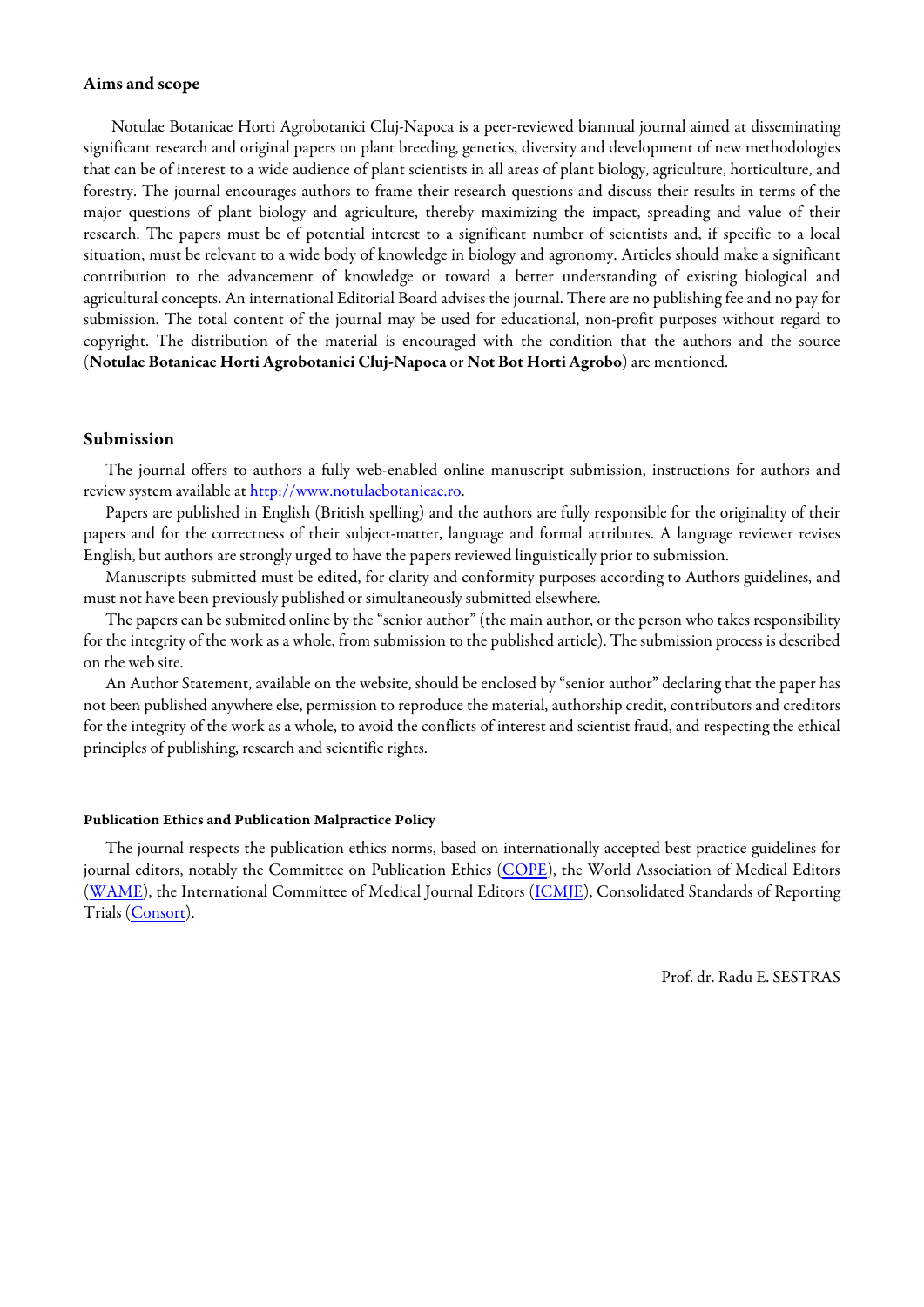## **Contents**

| <b>Review Articles</b>                                                                                                                                                                            |     |
|---------------------------------------------------------------------------------------------------------------------------------------------------------------------------------------------------|-----|
| Diversity of Quinoa in a Biogeographical Island: a Review of Constraints and Potential from Arid to Temperate                                                                                     |     |
| <b>Regions of Chile</b>                                                                                                                                                                           |     |
|                                                                                                                                                                                                   | 289 |
| Strategies to Identify Adaptive Genes in Hybridizing Trees like Oaks and Poplars                                                                                                                  | 299 |
| Xanthophyll Esters in Fruits and Vegetables                                                                                                                                                       |     |
|                                                                                                                                                                                                   | 310 |
| Increase of Biofuel Crop Production in Romania over the Last Decades - Possible Impacts on Environment,                                                                                           |     |
| <b>Greenhouse Gas Emissions and Land Use</b>                                                                                                                                                      |     |
|                                                                                                                                                                                                   | 325 |
| <b>Research Articles</b>                                                                                                                                                                          |     |
| Grassland Degradation Decrease the Diversity of Arbuscular Mycorrhizal Fungi Species in Tibet Plateau                                                                                             |     |
|                                                                                                                                                                                                   | 333 |
| Revegetation of Abandoned Sulphur Flotation Waste in Keçiborlu, Isparta/Turkey: Heavy Metals<br>Concentrations of Growing Media and Agropyron elongatum Grass                                     |     |
|                                                                                                                                                                                                   | 340 |
| Impact of Climate on Vegetation Change in a Mountain Grassland - Succession and Fluctuation<br>Florin PĂCURAR, Ioan ROTAR, Albert REIF, Roxana VIDICAN, Vlad STOIAN, Stefanie M. GÄRTNER, Robert  | 347 |
| Effects of Saline and Alkaline Stresses on Growth and Physiological Changes in Oat (Avena sativa L.) Seedlings                                                                                    |     |
| Zhanwu GAO, Jiayu HAN, Chunsheng MU, Jixiang LIN, Xiaoyu LI, Lidong LIN, Shengnan SUN                                                                                                             |     |
| Investigation of Comparative Regulation on Antioxidant Enzyme System under Copper Treatment and                                                                                                   | 357 |
| Drought Stress in Maize (Zea mays L.)                                                                                                                                                             |     |
|                                                                                                                                                                                                   | 363 |
|                                                                                                                                                                                                   |     |
| Nitrogen and Zinc Interaction Improves Yield and Quality of Submerged Basmati Rice (Oryza sativa L.)<br>Hakoomat ALI, Zuhair HASNAIN, Ahmad N. SHAHZAD, Naeem SARWAR, Muhammad K. QURESHI, Shazia |     |
|                                                                                                                                                                                                   | 372 |
| Calcium and Calmodulin Involve in Mycorrhizal and Root Development in Trifoliate Orange Colonized by                                                                                              |     |
| Rhizophagus intraradices                                                                                                                                                                          |     |
|                                                                                                                                                                                                   | 380 |
| Growth and Photosynthetic Response of Two Persimmon Rootstocks (Diospyros kaki and D. virginiana) under                                                                                           |     |
| <b>Different Salinity Levels</b>                                                                                                                                                                  |     |
|                                                                                                                                                                                                   | 386 |
| Influence of Harvest Term on the Content of Carvacrol, p-Cymene, γ-Terpinene and β-Caryophyllene in the                                                                                           |     |
| <b>Essential Oil of Satureja Montana</b>                                                                                                                                                          |     |
|                                                                                                                                                                                                   | 392 |
| The Effect of Water Deficit and Nitrogen on the Antioxidant Enzymes' Activity and Quantum Yield of Barley                                                                                         |     |
| (Hordeum vulgare L.)                                                                                                                                                                              |     |
| Arezu MOVLUDI, Ali EBADI, Soodabeh JAHANBAKHSH, M. DAVARI, Ghasem PARMOON                                                                                                                         | 398 |
| Alleviation of Salt Stress in Seedlings of Black Glutinous Rice by Seed Priming with Spermidine and Gibberellic                                                                                   |     |
| Acid                                                                                                                                                                                              |     |
| Sumitahnun CHUNTHABUREE, Jirawat SANITCHON, Wattana PATTANAGUL, Piyada THEERAKULPISUT                                                                                                             | 405 |
| Kernel Quality of Some Sweet Corn Varieties in Relation to Processing<br>Ozlem ALAN, Gulcan KINACI, Engin KINACI, Zekiye BUDAK BASCIFTCI, Kenan SONMEZ, Yasemin                                   |     |
| Genetic Relationships Among Representatives of Dasypyrum, Secale and Triticum Species Revealed with RAPD                                                                                          | 414 |
| and ISSR Markers                                                                                                                                                                                  |     |
| Agnieszka GRADZIELEWSKA, Mirosław TYRKA, Justyna LEŚNIOWSKA-NOWAK, Justyna NAZARUK                                                                                                                | 420 |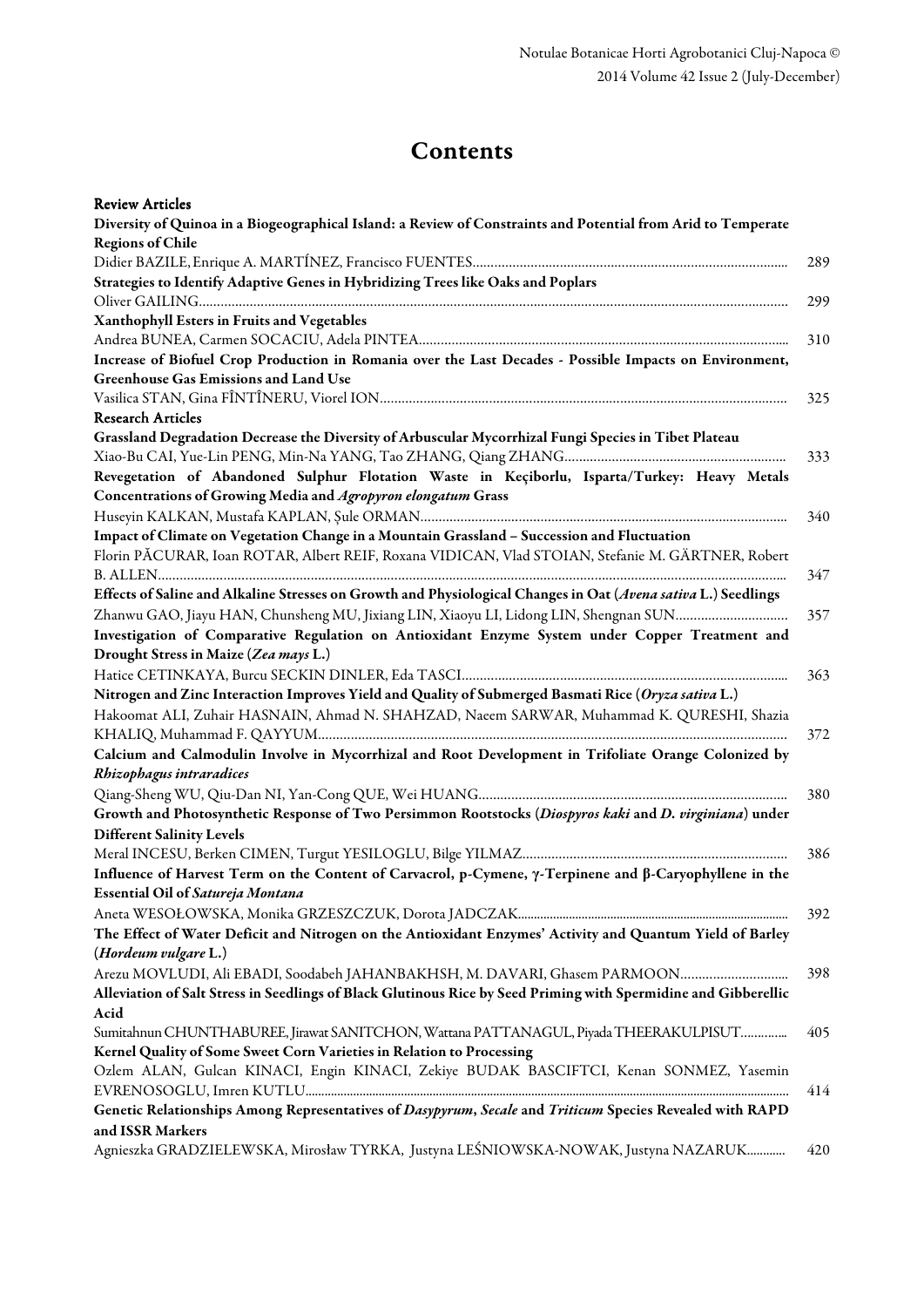| Molecular and Elemental Characterization of Selected Turkish Durum Wheat Varieties                                                   |     |
|--------------------------------------------------------------------------------------------------------------------------------------|-----|
| Erdogan E. HAKKI, Nurdan DOGRAR, Anamika PANDEY, Mohd. Kamran KHAN, Mehmet HAMURCU, Seyit                                            |     |
|                                                                                                                                      | 431 |
| Effect of Salicylic Acid on the Growth, Photosynthetic Efficiency and Enzyme Activities of Leguminous Plant                          |     |
| under Cadmium Stress                                                                                                                 |     |
|                                                                                                                                      | 440 |
| Salt Stress and Homobrassinosteroid Interactions during Germination in Barley Roots                                                  |     |
|                                                                                                                                      | 446 |
| Genetic Diversity of High and Low Molecular Weight Glutenin Subunits in Algerian Aegilops geniculata                                 |     |
|                                                                                                                                      | 453 |
| Cytological Analyses in 'Niagara Branca' Grape and in Its Somatic Mutant 'Niagara Rosada'                                            |     |
|                                                                                                                                      | 460 |
| Cryopreservation and Acclimatization of Lycopersicon esculentum (Mill.) Genotypes                                                    |     |
|                                                                                                                                      | 466 |
| Optimization of BY2 Cell Suspension as a Stable Transformable System                                                                 |     |
|                                                                                                                                      | 472 |
| Cutting Type and IBA Treatment Duration Affect Teucrium fruticans Adventitious Root Quality                                          |     |
|                                                                                                                                      | 478 |
| Regeneration of Haploid Plantlet through Anther Culture of Chrysanthemum (Dendranthema grandiflorum)                                 |     |
| Rayhanul Kabir KHANDAKAR MD, Jie YU, Sun-Kyung MIN, Mi-Kyoung WON, Hyun Gu CHOI, Ha-Seung                                            |     |
| PARK, Jong-Jin CHOI, Soo-Cheon CHAE, Ji-Youn JUNG, Kyu-Min LEE, Tae-Sung KIM, Yong-Jin PARK                                          | 482 |
| Rapid Propagation of Sweet and Sour Cherry Rootstocks                                                                                |     |
| Dušica DORIĆ, Vladislav OGNJANOV, Mirjana LJUBOJEVIĆ, Goran BARAĆ, Jovana DULIĆ, Ankica PRANJIĆ,                                     |     |
|                                                                                                                                      | 488 |
| Effects of Dual/Threefold Rootstock Grafting on the Plant Growth, Yield and Quality of Watermelon                                    |     |
| Yaoguo QIN, Cuiqin YANG, Jialong XIA, Jing HE, Xiaoli MA, Chuanyang YANG, Yangxia ZHENG, Xia LIN,                                    |     |
|                                                                                                                                      | 495 |
| Quality Changes of Different Sweet Cherry Cultivars at Various Stages of the Supply Chain                                            |     |
|                                                                                                                                      | 501 |
| Effect of Light Intensity and Temperature on Growth and Quality Parameters of Grafted Vines                                          |     |
|                                                                                                                                      | 507 |
| Assessment of the Potential of 1-Methylcyclopropene Treatments to Maintain Fruit Quality of the Common Fig                           |     |
| (Ficus carica L. cv. 'Bursa Siyahi') during Refrigerated Storage                                                                     |     |
|                                                                                                                                      | 516 |
| Determination of Major-to-Trace Minerals and Polyphenols in Different Apple Cultivars                                                |     |
| Doina TODEA, Oana CADAR, Dorina SIMEDRU, Cecilia ROMAN, Claudiu TANASELIA, Iuliu SUATEAN,                                            |     |
|                                                                                                                                      | 523 |
| Minor Volatile Compounds in Traditional Homemade Fruit Brandies from Transylvania-Romania, as<br><b>Determined by GC-MS Analysis</b> |     |
|                                                                                                                                      | 530 |
| Nutritional and Nutraceutical Components of Commercial Eggplant Types Grown in Sinaloa, Mexico                                       |     |
| Guillermo NIÑO-MEDINA, Dolores MUY-RANGEL, Alfonso GARDEA-BÉJAR, Gustavo GONZÁLEZ-                                                   |     |
| AGUILAR, Basilio HEREDIA, Manuel BÁEZ-SAÑUDO, Jorge SILLER-CEPEDA, Rosabel VÉLEZ DE LA                                               |     |
|                                                                                                                                      | 538 |
| Untargeted Metabolomics for Sea Buckthorn (Hippophae rhamnoides ssp. carpatica) Berries and Leaves: Fourier                          |     |
| Transform Infrared Spectroscopy as a Rapid Approach for Evaluation and Discrimination                                                |     |
|                                                                                                                                      | 545 |
| Phenolics Content, Antioxidant Activity and Color of Green Walnut Extracts for Preparing Walnut Liquor                               |     |
| Sina COSMULESCU, Ion TRANDAFIR, Violeta NOUR, Mira IONICA, Felicia TUTULESCU                                                         | 551 |
| Romanian Wines Quality and Authenticity Using FT-MIR Spectroscopy Coupled with Multivariate Data                                     |     |
| Analysis                                                                                                                             |     |
|                                                                                                                                      | 556 |
| Growth of Scots Pine and Silver Birch Seedlings on Different Nursery Container Media                                                 |     |
|                                                                                                                                      | 565 |
|                                                                                                                                      |     |